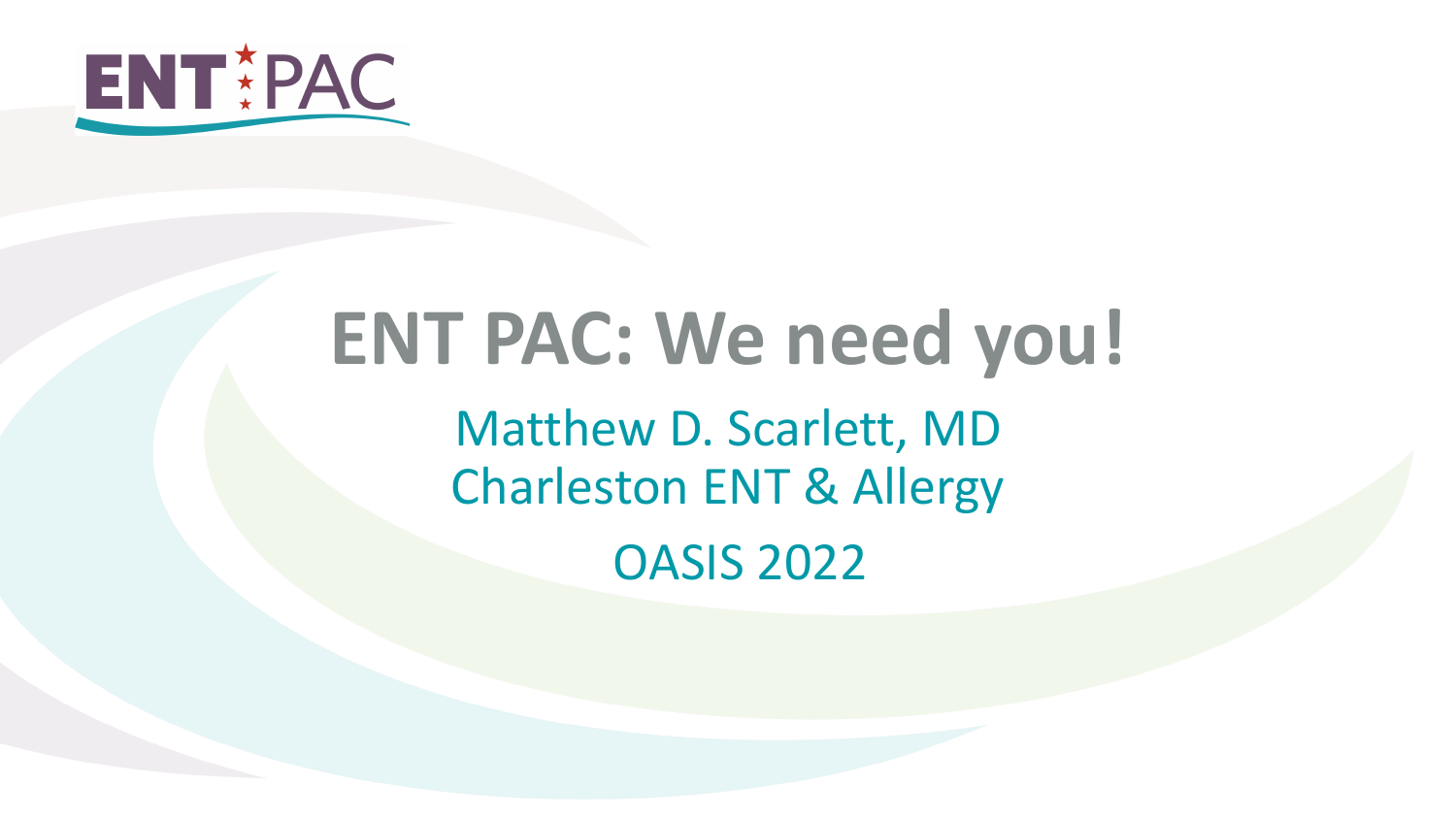# **ENT**<sup>\*</sup>PAC overview: What is a PAC?

- "PAC" is an acronym for political action committee
- PACs are a legal and ethical way to participate in the election process
- Created in the mid-1970s as a remedy to unlimited, unregulated, and undisclosed contributions to lawmakers
- Approximately 4,600 federal PACs registered with the Federal Election Commission (FEC)
- **ENT PAC** is the non-partisan, issue-driven political action committee of the AAO-HNS
	- Established in 1995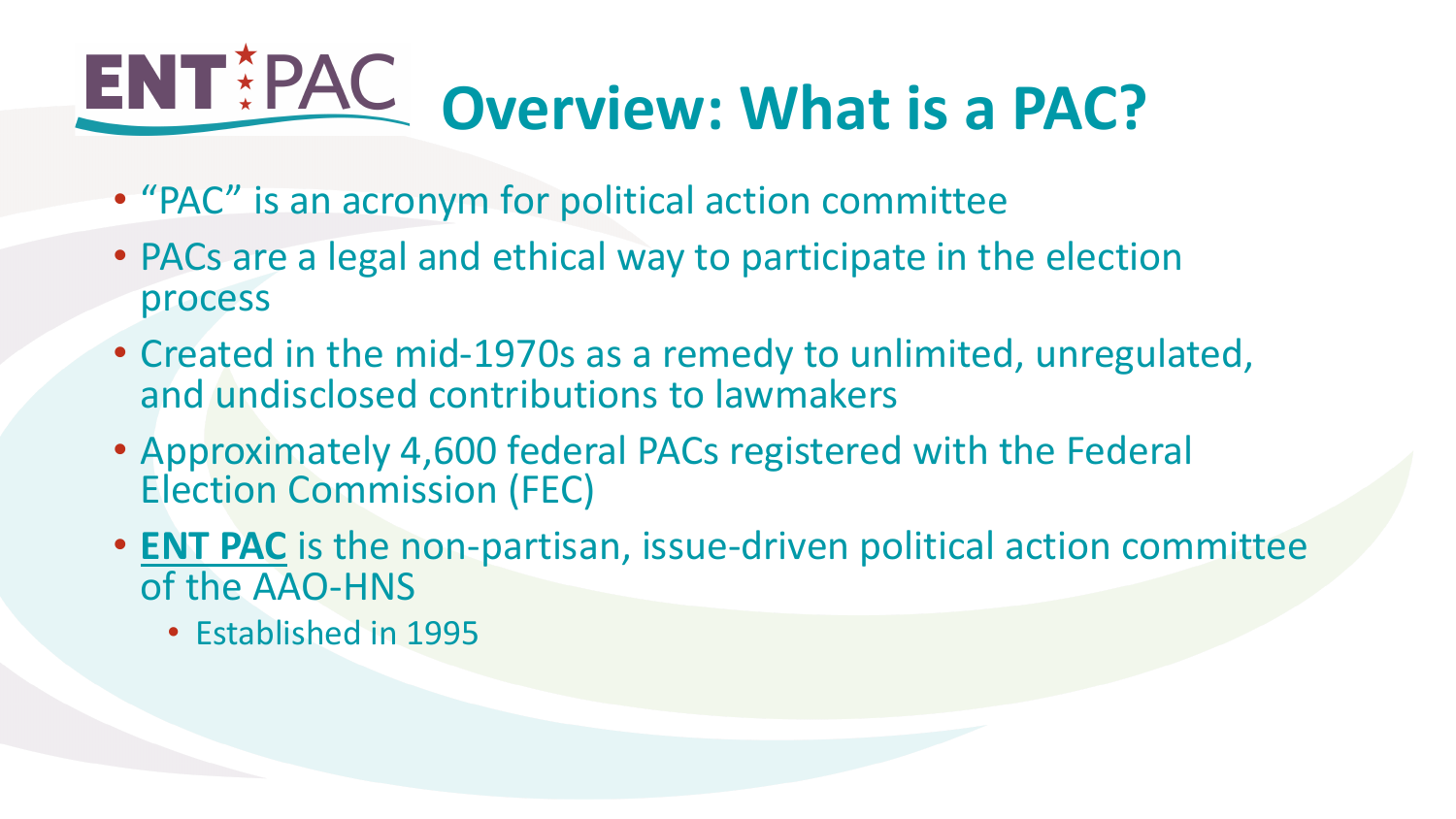

### **Overview: How do PACs operate?**

- PACs may only seek donations from a "Solicitable" class
	- ENT PAC's "Solicitable" class is composed of current U.S. AAO-HNS Members
- PACs make campaign contributions to Members of Congress and/or candidates for federal office
	- Reminder: AAO-HNS membership dues cannot be used for political purposes.
- PACs measure their activity by two-year election cycles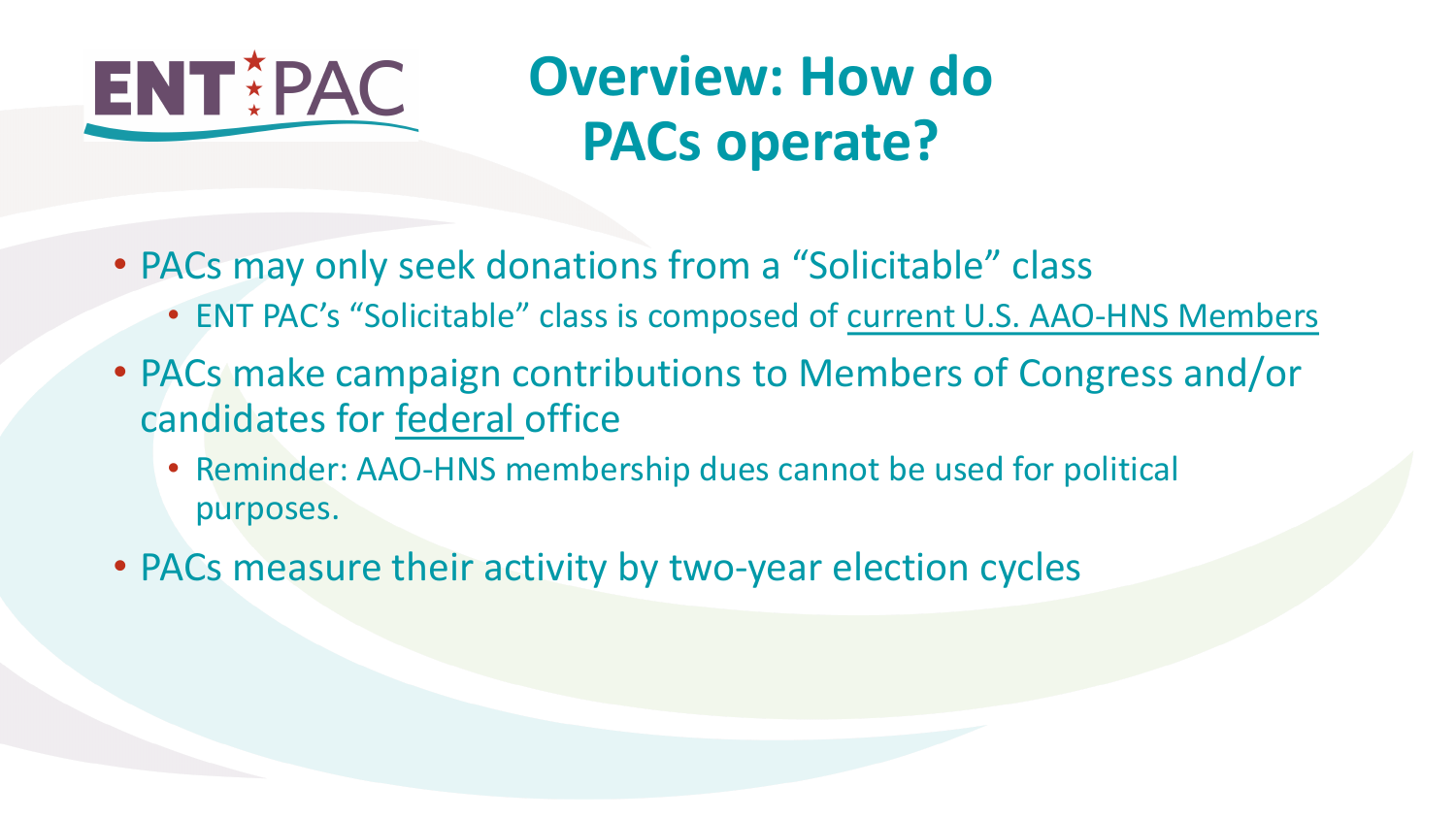### ENTIPAC **Creating a Collective Political Voice for the Specialty**

- ENT PAC creates the opportunity to **pool financial contributions** and speak as **one voice**  in support of incumbent Members of Congress and candidates who will champion and **protect the interests of otolaryngologist-head and neck surgeons.**
- Gains **GREATER** access to high profile legislators, especially Committee Chairs and Leadership.
- Assists otolaryngologist-head and neck surgeons in organizing themselves for **more effective**  political involvement.
- ENT PAC is the **ONLY** political action committee solely dedicated to advocating for the priorities of otolaryngologists.
- **100%** of personal AAO-HNS member contributions (non-corporate) to ENT PAC are used to support candidates for federal elective office.

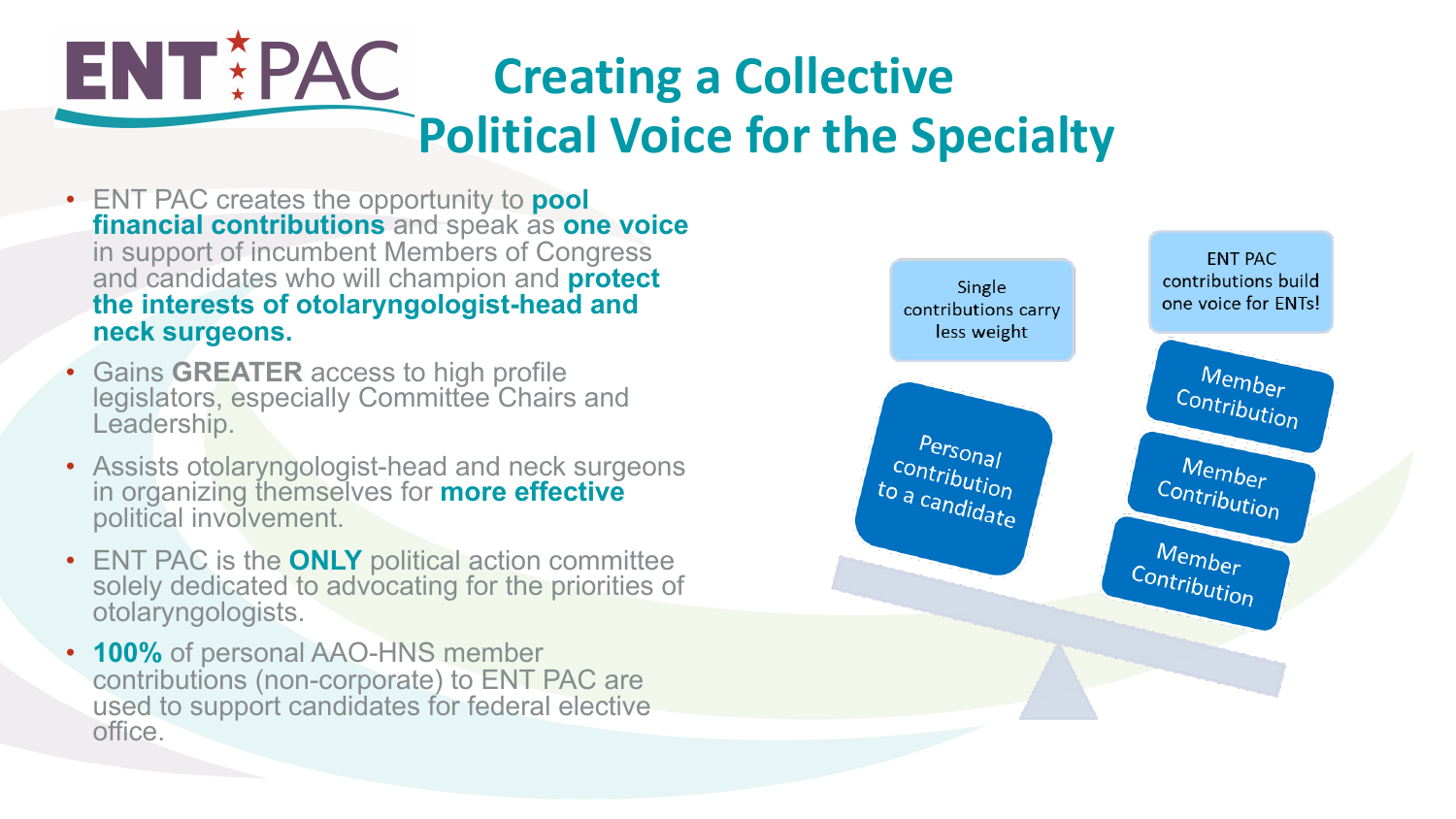# **ENT** PAC what does ENT PAC do?

• ENT PAC operates alongside AAO-HNS members and Academy Advocacy staff to open doors in Congress, be in the room for important stakeholder conversations, and keep otolaryngologists' priorities at the forefront of Congressional healthcare debates.

#### • In 2021 ENT PAC:

- Joined in a sustained advocacy and outreach campaign, with numerous other physician organizations, resulting in Congressional action to avert a scheduled 9.75% to Medicare reimbursement rates for 2022.
- Was instrumental in pushing back against Congressional efforts to expand scope of practice for non-physician providers, both in the Build Back Better legislative package and in standalone legislation like the Medicare Audiologist Access and Services Act.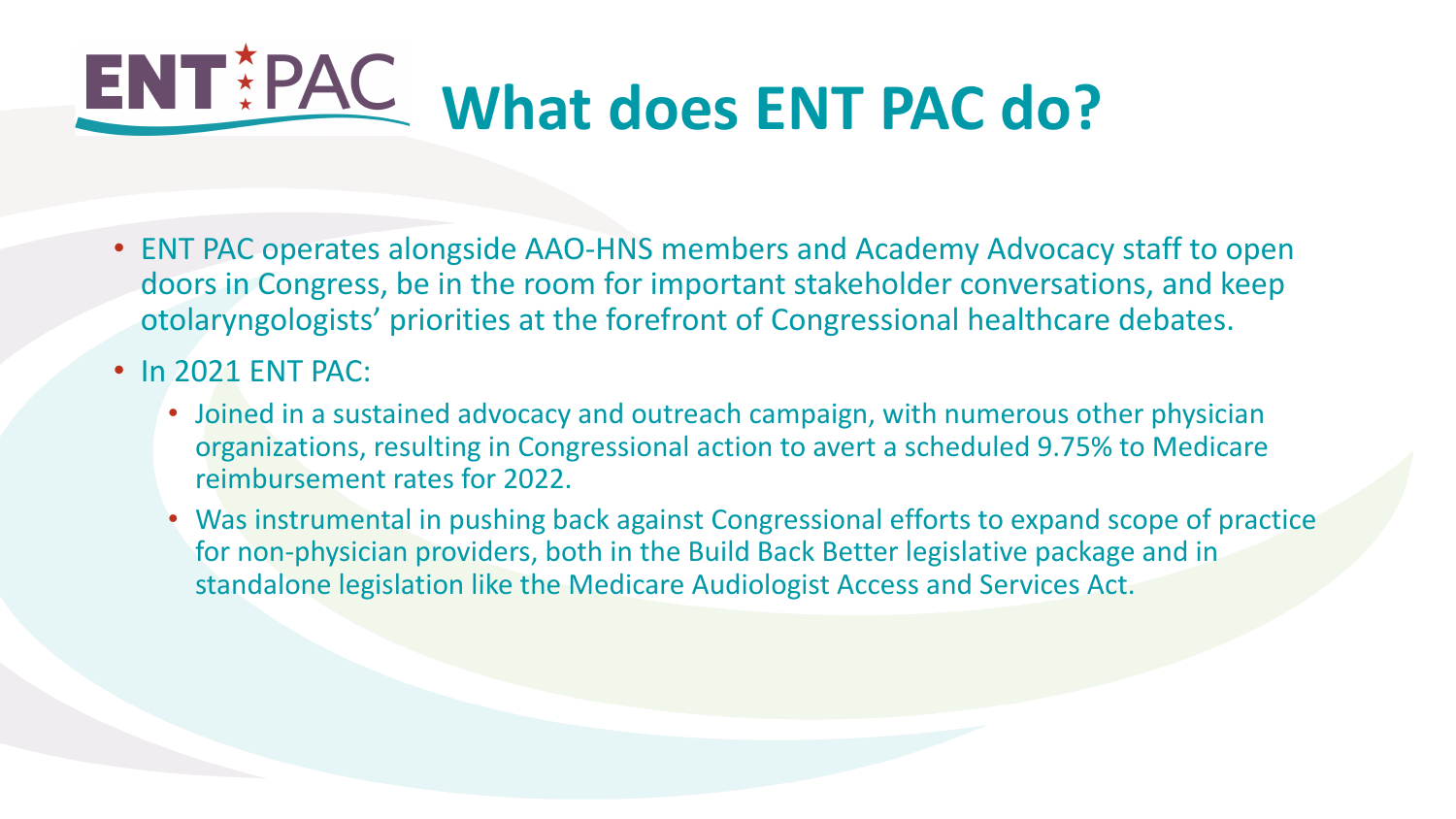## **ENT** PAC So... Who Gets the Money?

- AAO-HNS Advocacy team/ENT PAC staff prepare a proposed annual budget for ENT PAC contributions to Members of Congress.
	- Criteria used to determine budget:
		- Leadership position
		- Committee assignment
		- Past voting record/engagement on **OUR** issues
		- Physicians
		- Likelihood to win polls, district
- Proposed budget is reviewed and discussed by ENT PAC Board of Advisors.
- The ENT PAC Board of Advisors then **votes to approve the budget.**
	- Including any modifications or adjustments to specific contribution amounts.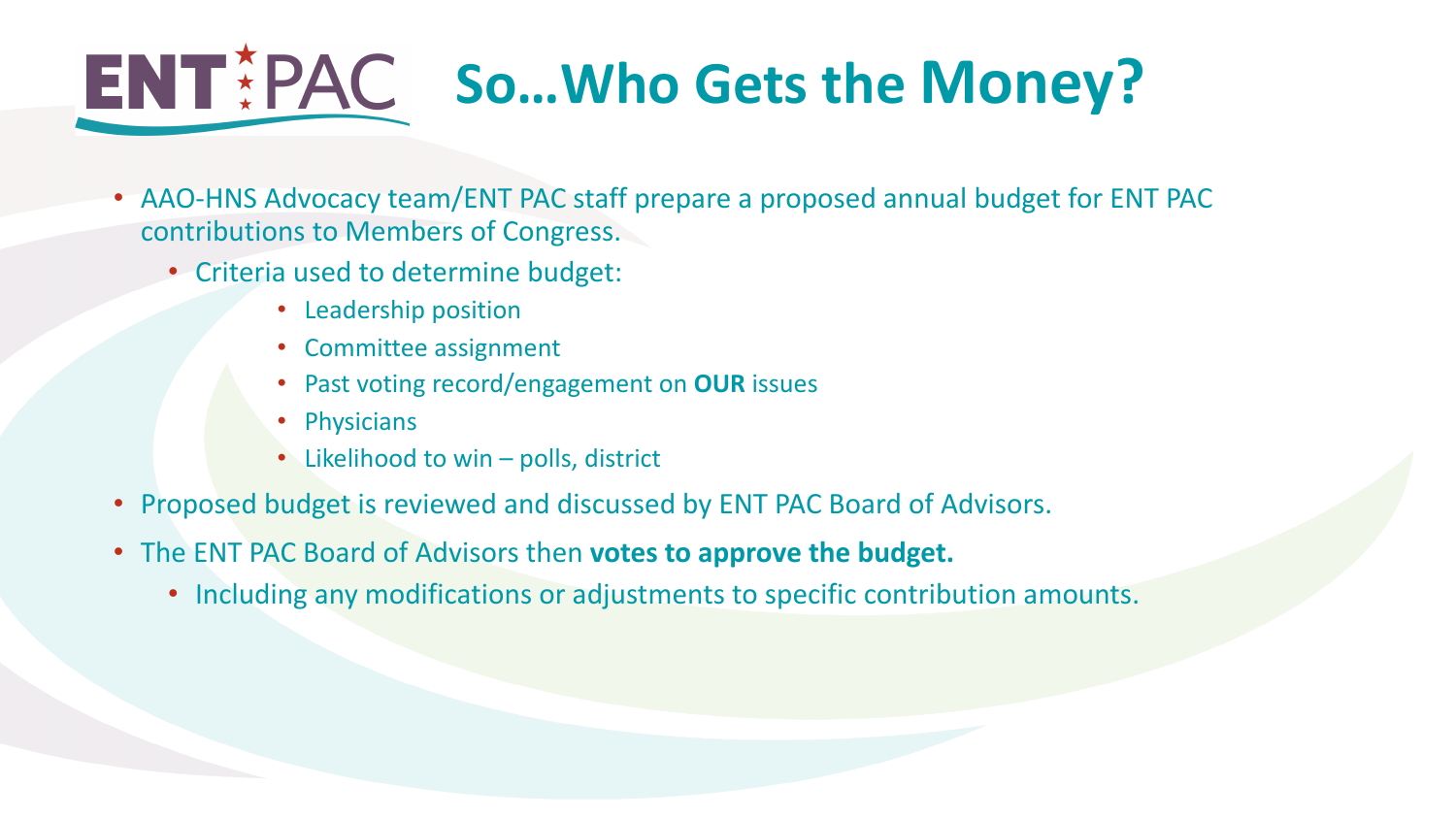## **2021 Activity Report**

- In **2021,** ENT PAC:
	- Raised **\$95,162.09** *(as of December 31, 2021)* in contributions from AAO-HNS members
	- Contributed **\$66,000** to Members of Congress and national parties
- For comparison, ASHA-PAC, one of the audiology PACs, raised \$246,166.00 and disbursed \$134,000.00 over the same time period

#### **2021 REPUBLICAN / DEMOCRAT SPLIT**

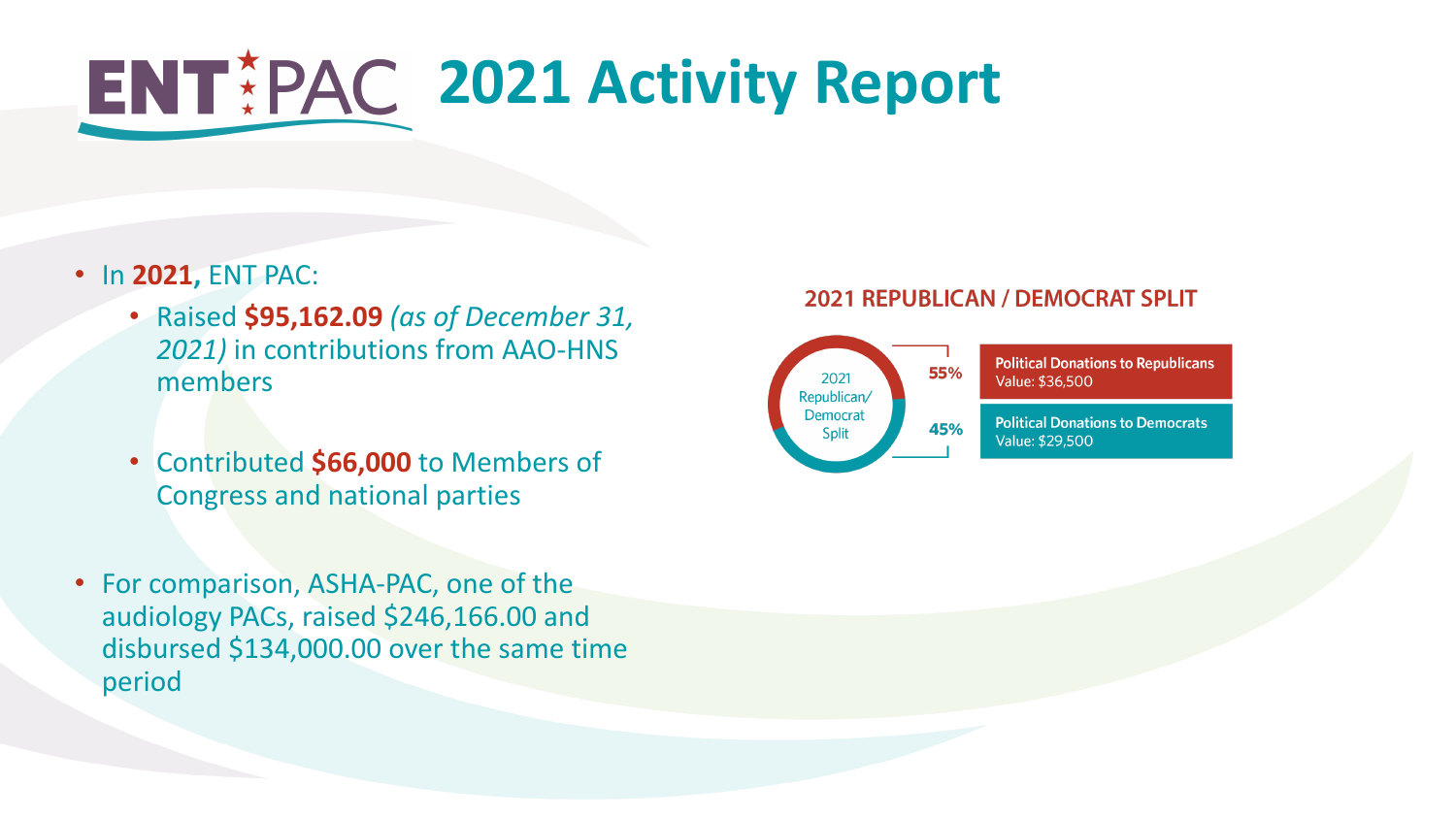## **ENT**#PAC How to Support ENT PAC

### **ENTPAC.org**

- Visit entpac.org (log in with your AAO-HNS ID and password) to make a contribution or view the latest list of Investors and contributions.
- Questions? Please contact ENT PAC staff at ENTPAC@ENTNET.ORG